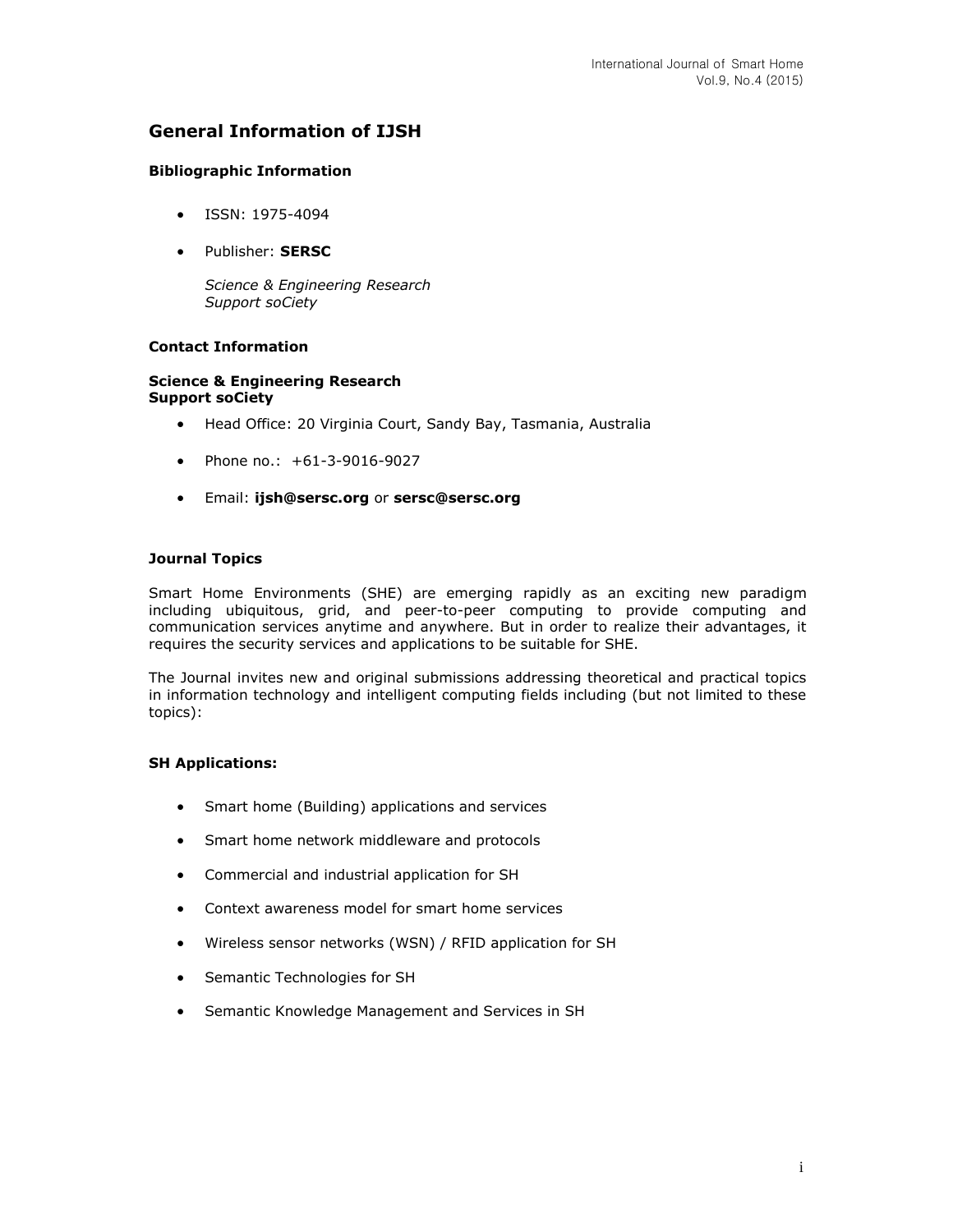International Journal of Smart Home Vol.9, No.4 (2015)

## **SH Security:**

- Multimedia Security and Services in SH
- Smart home security issues and model
- Access control and privacy protection in SH
- Forensics and Security Policy in SH
- WSN / RFID Security in SH
- **•** Security Protocol for smart home service

## **SH Embedded Hardware and Software:**

- Embedded Hardware Support for SH
- Embedded Software for SH
- Embedded System Architecture for SH
- Real-time OS for SH
- Smart and Personal Devices for SH
- Power-Aware Computing for SH
- Middleware for SH
- Specification, Validation and Verification of Embedded Software

# **Associate Editors**

**Sajid Hussain** Acadia University, Canada

**Yan Zhang**  Simula Research Laboratory, Norway

**Houcine Hassan**  Universidad Politecnica de Valencia, Valencia, Spain

# **Daqing Zhang**

Institut Telecom SudParis, France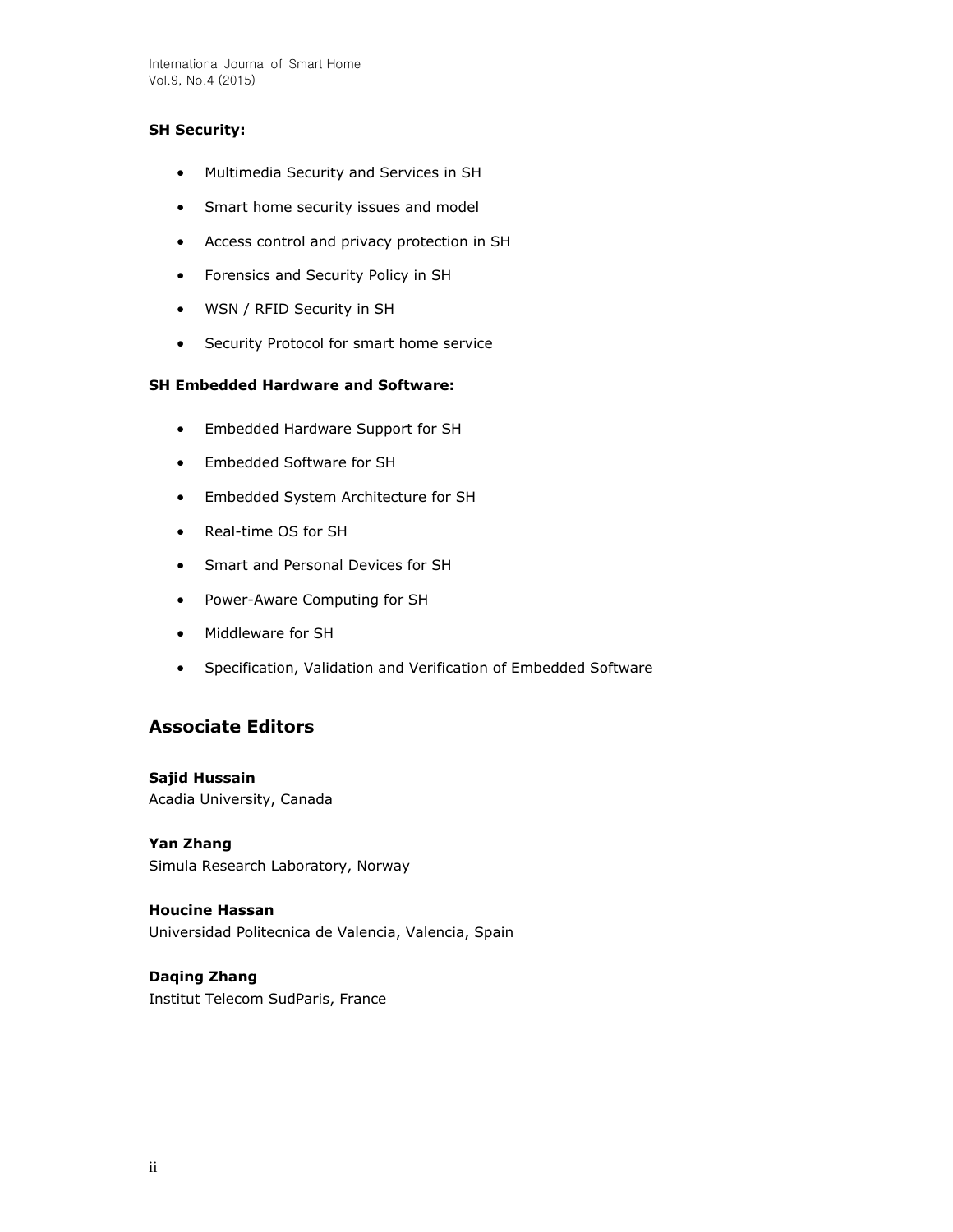## **Advisory Board (AB)**

- Ching-Hsien Hsu (Chung Hua University, Taiwan)
- Javier Lopez (University of Malaga, Spain)
- Jianhua Ma (Hosei University, Japan)
- Jiannong Cao (The Hong Kong Polytechnic University, Hong Kong)
- Laurence T. Yang (St Francis Xavier University, Canada)
- Tai-hoon Kim (Hannam University, Korea)
- Witold Pedrycz (University of Alberta, Canada)

### **General Editors (GE)**

- George Roussos (University of London, UK)
- Hesham H. Ali (University of Nebraska at Omaha, USA)
- Kia Makki (Florida International University, USA)
- Michael Beigl (University of Karlsruhe, Germany)
- Niki Pissinou (Florida International University, USA)

### **Editorial Board (EB)**

- Alex Zhaoyu Liu (University of North Carolina at Charlotte, USA)
- Ali Shahrabi (Glasgow Caledonian University, UK)
- Andry Rakotonirainy (Queensland University of Technology, Australia)
- Anind K. Dey (Carnegie Mellon University, USA)
- Antonio Coronato (ICAR-CNR, Italy)
- Antonio Pescape' (University of Napoli i°Federico IIi±, Italy)
- Arek Dadej (University of South Australia, Australia)
- Bessam Abdulrazak (University of Florida, USA)
- Biplab K. Sarker (University of New Brunswick, Fredericton, Canada)
- Bo Yang (University of Electronic Science and Technology of China)
- Bo-Chao Cheng (National Chung-Cheng University, Taiwan)
- Borhanuddin Mohd Ali (University of Putra Malaysia, Malaysia)
- Chunming Rong (University of Stavanger, Norway)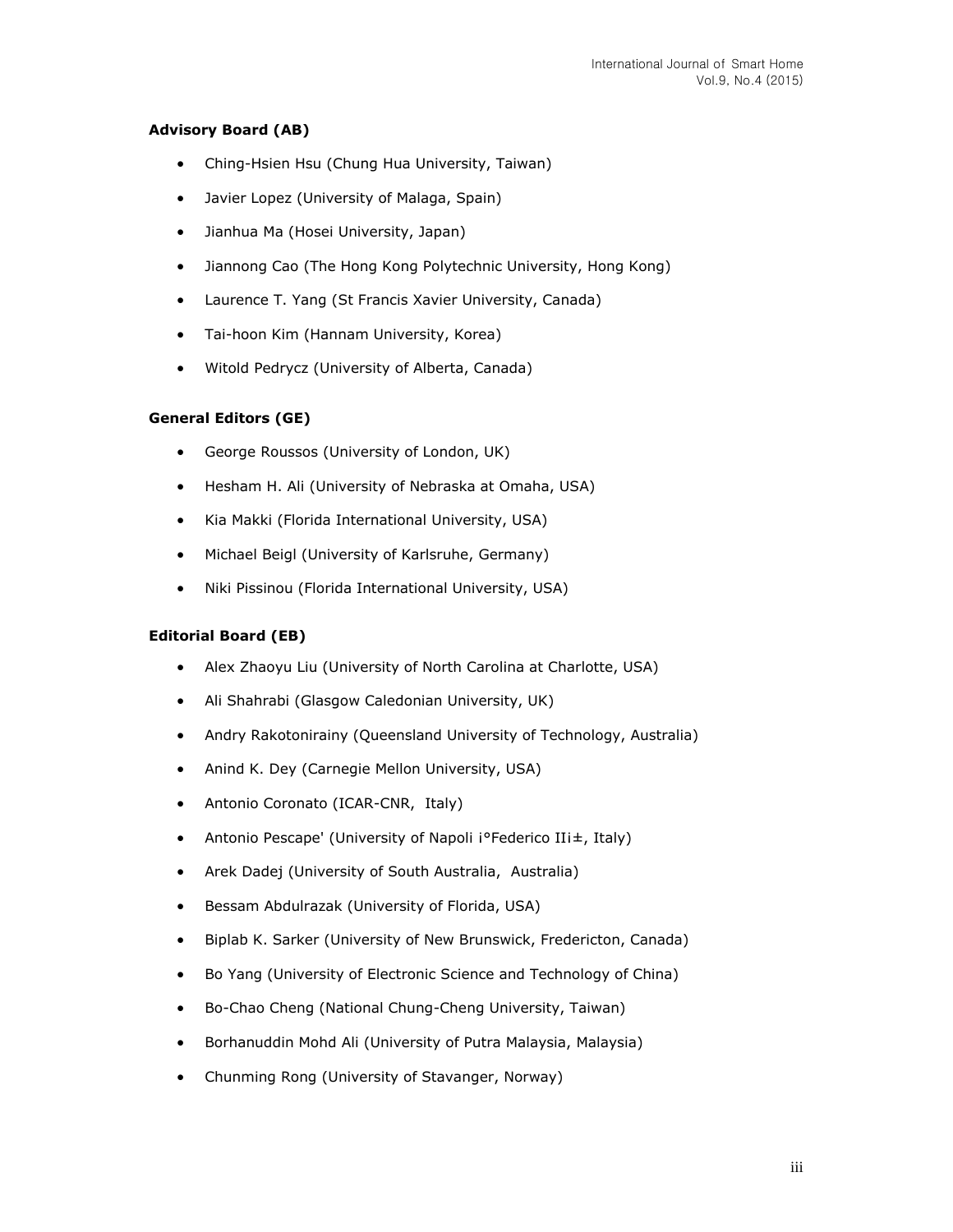- Damien Sauveron (University of Limoges, France)
- Debasish Ghose (Indian Institute of Science, India)
- Eung-Nam Ko (Baekseok University, Korea)
- Fabio Martinelli. (National Research Council C.N.R., Italy)
- Fevzi Belli, (University of Paderborn, Germany)
- Gerd Kortuem (Lancaster University, UK)
- Geyong Min (University of Bradford, UK)
- Giuseppe De Pietro ( ICAR-CNR, Italy)
- Hakan Duman (British Telecom, UK)
- Hans-Peter Dommel (Santa Clara University, USA)
- Hongli Luo (Indiana University, USA)
- Huirong Fu (Oakland University, USA)
- Hung-Chang Hsiao (National Cheng Kung University, Taiwan)
- HwaJin Park (Sookmyung Women's University , Korea)
- Ibrahim Kamel (University of Sharjah, UAE)
- Ilsun You (Koea Bible University, Korea)
- Irfan Awan (University of Bradford, UK)
- Jiann-Liang Chen (National Dong Hwa University, Taiwan)
- Jianzhong Li (Harbin Inst. of Technology, China)
- Jin Wook Lee (Samsung Advanced Institute of Technology, Korea)
- Joohun Lee (Dong-Ah Broadcasting College,Korea)
- Jordi Forne (Universitat Politecnica de Cataluny, Spain)
- Juan Carlos Augusto (University of Ulster at Jordanstown, UK)
- Karen Henricksen (NICTA, Australia)
- Kuei-Ping Shih (Tamkang University, Taiwan)
- LF Kwok (City University of Hong Kong, HK)
- Liudong Xing (University of Massachsetts Dartmouth, USA)
- Marc Lacoste (France Télécom Division R&D, France)
- Mei-Ling Shyu (University of Miami, USA)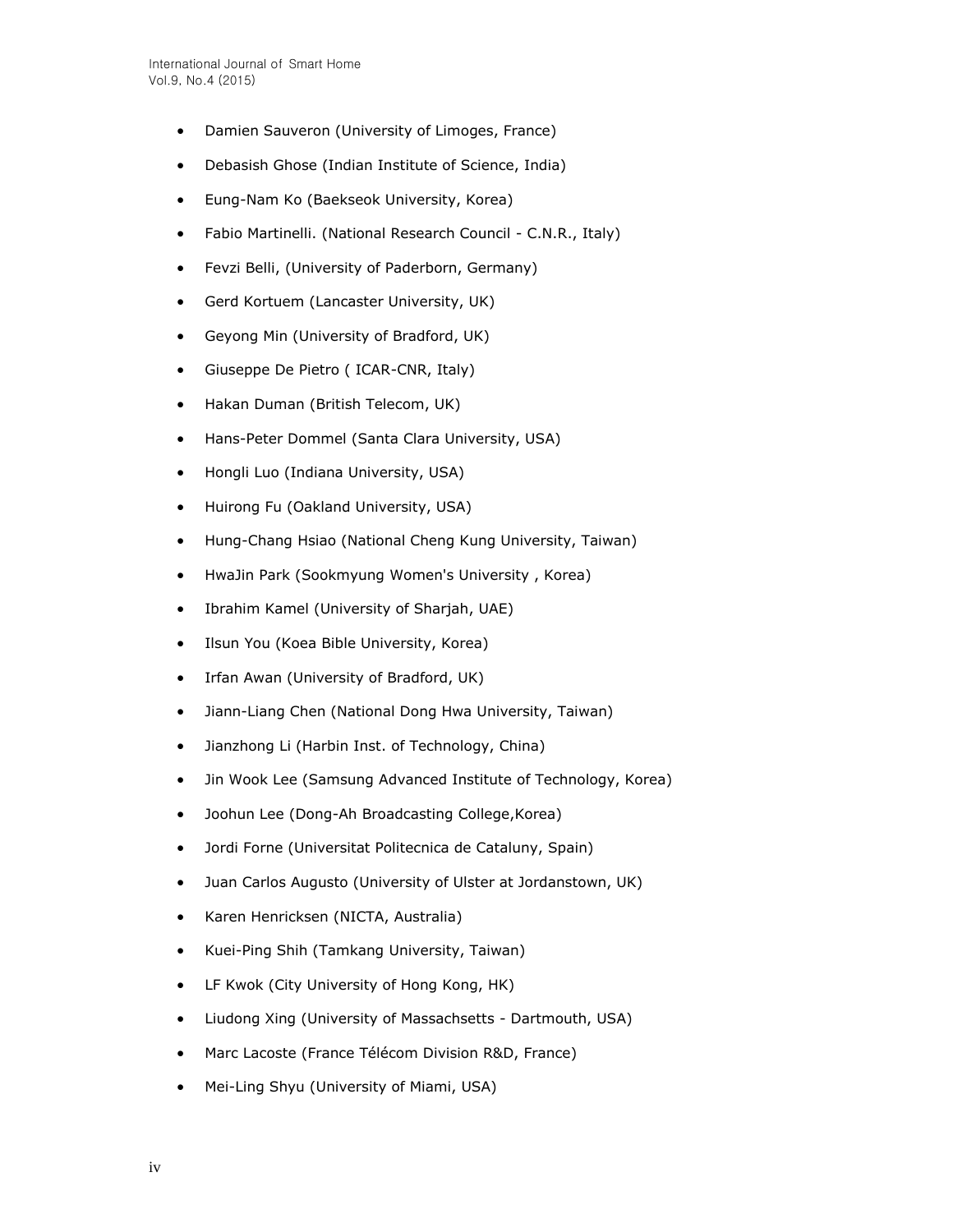- Mounir Mokhtari (INT/GET, France)
- Paris Kitsos (Hellenic Open University, Greece)
- Pedro M. Ruiz Martinez (Univ. of Murcia, Spain)
- Phillip G. Bradford (The University of Alabama, USA)
- Pilar Herrero (Universidad Politécnica de Madrid, Spain)
- Qi Shi (Liverpool John Moores University, UK)
- Rodrigo de Mello(University of Sao Paulo, Brazil)
- Serge Chaumette (Université Bordeaux 1,France)
- Shaohua TANG (South China University of Technology, China)
- Stefanos Gritzalis (University of the Aegean, Greece)
- Tatsuya Yamazaki (NICT, Japan)
- Toshihiro Yamauchi (Okayama University, Japan)
- Tsung-Chuan Huang (National Sun Yat-sen University, Taiwan)
- Tsutomu Terada (Osaka University, Japan)
- Umberto Villano (Universita' del Sannio, Italy)
- Vincenzo De Florio (University of Antwerp, Belgium)
- Vipin Chaudhary (Wayne State University to University at Buffalo, SUNY)
- Wen-Shenq Juang (Shih Hsin University, Taiwan)
- Xinwen Fu (Dakota State University, USA)
- Yang Guangwen (Tsinghua University, P.R.China)
- Yoshiaki HORI (Kyushu University, Japan)
- Young Yong Kim (Yonsei University, Korea)
- Chunming Rong (University of Stavanger, NORWAY)
- Luciano Bononi (University of Bologna, Italy)
- Lingyang Song (Philips Research Laboratories, UK)
- Josef Noll (UniK/University of Oslo, Norway)
- Jianhua He (Swansea University, UK)
- Mieso Denko (University of Guelph, Canada)
- Chik How Tan (Gjøvik University College, Norway)